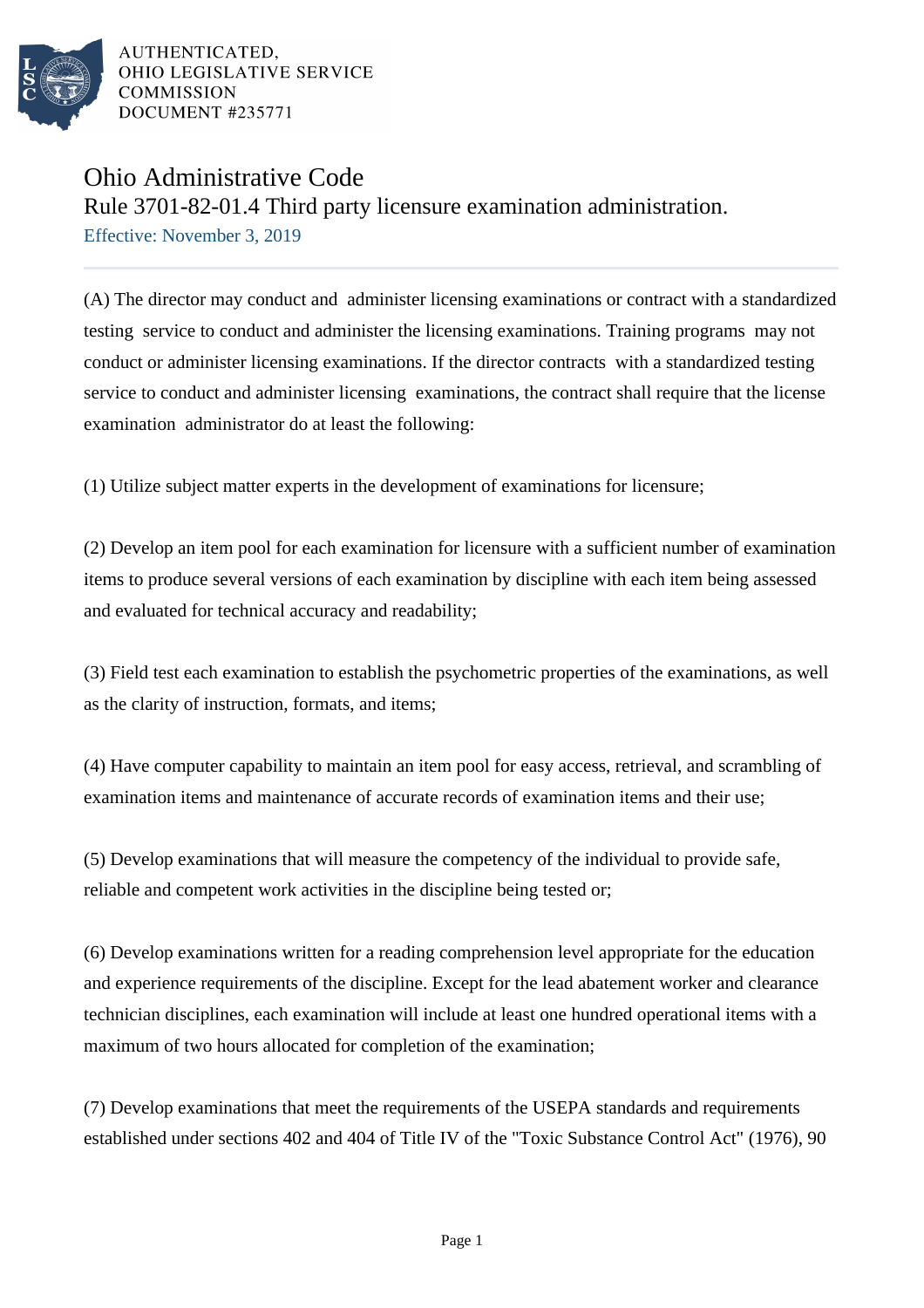

AUTHENTICATED. OHIO LEGISLATIVE SERVICE **COMMISSION** DOCUMENT #235771

Stat. 2003, 15 U.S.C. 2681;

(8) Develop and implement procedures to assure quality control, confidentiality, legal defensibility and security of all examination questions, examinations and material during all stages of examination development, administration and delivery to and from examination sites;

(9) Provide Monday through Saturday Ohio toll-free telephone registration to all examination candidates, with all candidates afforded the opportunity to sit for an examination within one week of registration;

 $(10)$  Provide a minimum of four examination sites with at least one site located in the northern, central and southern portions of the state for examination candidate convenience;

(11) Provide examination sites with suitable accommodations including adequate lighting and ventilation, sufficient room for spacing the candidates, chairs and a writing surface, and accessibility to rest rooms, and ensuring that the accommodations are free from distractions that would affect optimal performance on the examination;

(12) Provide easily accessible examination sites with adequate parking facilities and public transportation;

(13) Provide a sufficient number of examination versions to deter cheating or other fraudulent activities;

(14) Provide examination sites designated as non-smoking and accessible to the handicapped or physically challenged;

(15) Provide sufficient trained personnel at each examination site to register candidates, administer the examination, closely monitor testing activities and assure the examination procedure at each examination site is consistent;

(16) Require that all candidates provide proof of successful completion of training applicable to the discipline for which they are being examined and require that candidates provide proof of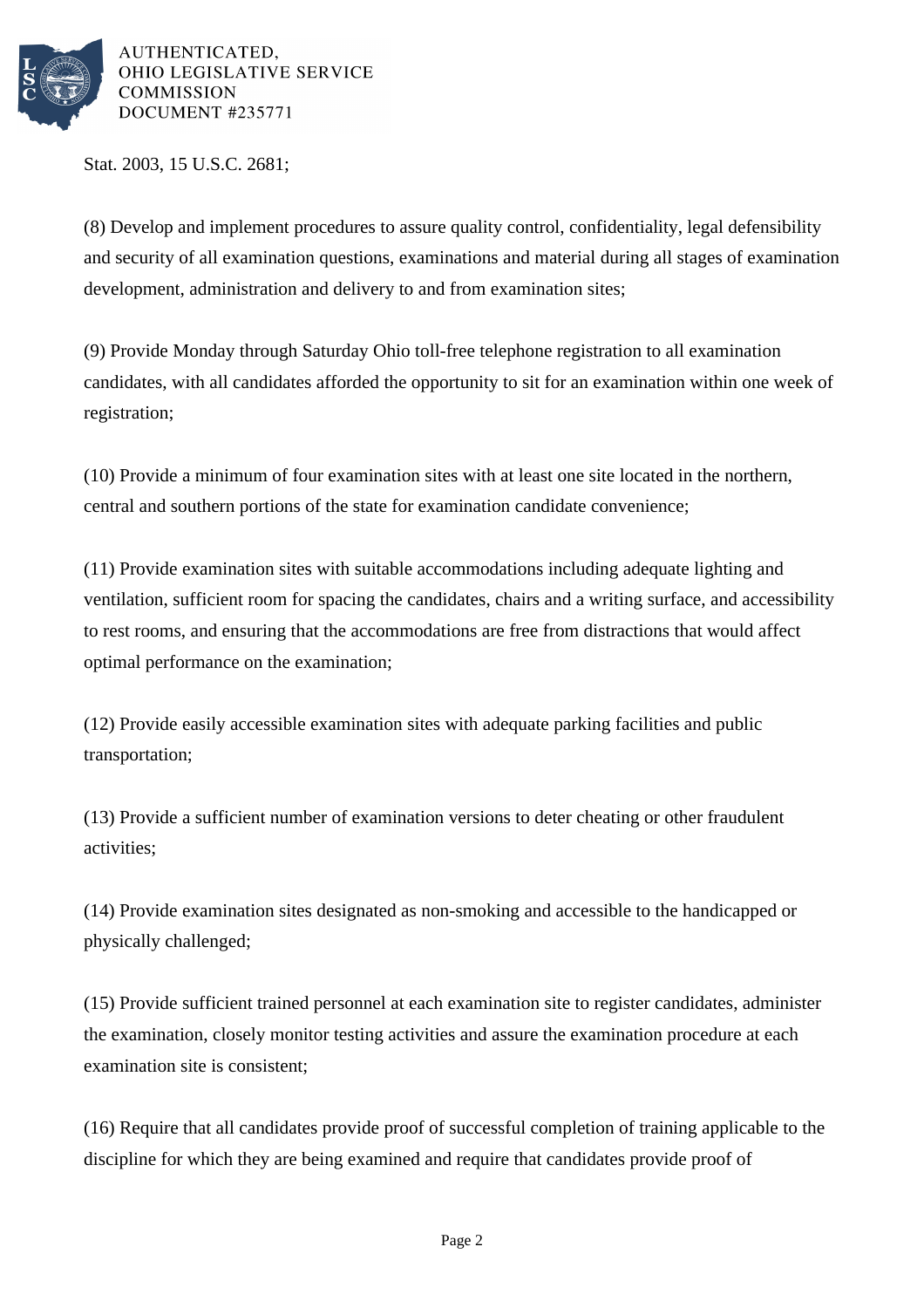

AUTHENTICATED. OHIO LEGISLATIVE SERVICE **COMMISSION** DOCUMENT #235771

identification;

(17) Screen each candidate and examine only eligible candidates meeting the required experience, education, and identification requirements for the discipline for which they are being examined;

(18) Collect all license examination fees from the candidates;

(19) Provide the candidate examination results including the passing score and the candidate's numeric score and distribute a certificate to each candidate upon successful examination completion;

(20) Provide an examination diagnostic for candidates failing the examination to assist the student in preparation for re-taking the examination;

(21) Establish capacity to electronically forward examination results to the director within forty-eight hours with transfer of data in the following order and sequence: last name, first name, middle initial, street number, street name, city, state, zip code, social security number, control number, date of birth, exam type, exam date, employing agency, score, and examination version;

(22) Re-administer an examination to any candidate at no charge if the candidates' examination failure may be due to disruptions or problems arising at the examination site;

(23) Examinations for each discipline shall be available for administration at a frequency to meet the demand;

(24) Maintain the security and confidentiality of examination materials before, during and after examination administration;

(25) Establish a data base which meets the approval of the director, and shall include without limitation information concerning pass-fail rates, training program, experience of applicants, applicant education and training level, and location of applicant by region of the state;

(26) Collect sufficient data about each examination and candidate to allow for the generation and assignment of a unique identifier for each examination date and time and for each candidate tested;